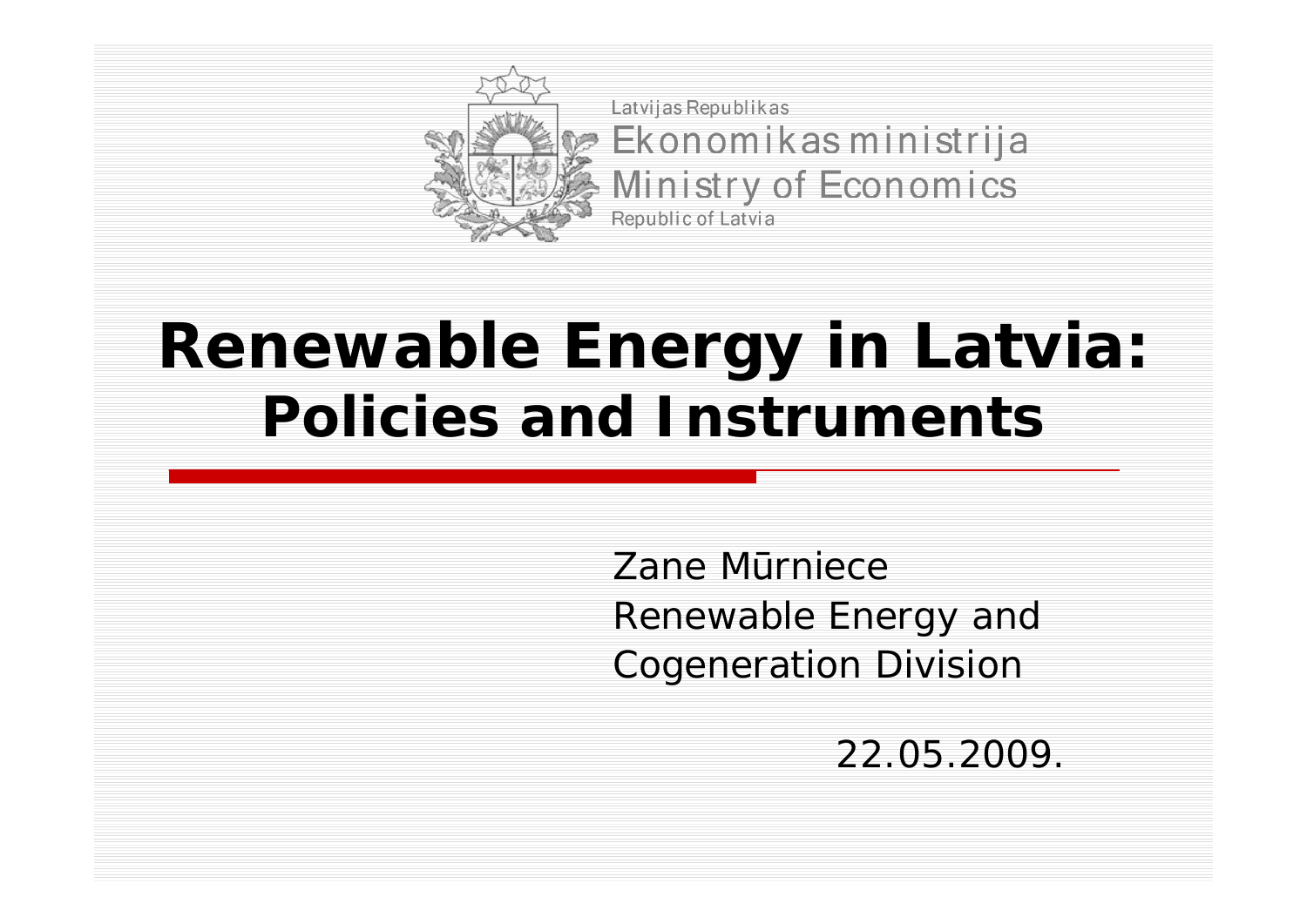## **Presentation outline**

- o Key figures
- o General energy situation and challenges in Latvia
- o RES current situation, potential, policy and legal framework
- o Main support instruments aiming at increased use of RES
- o Conclusions

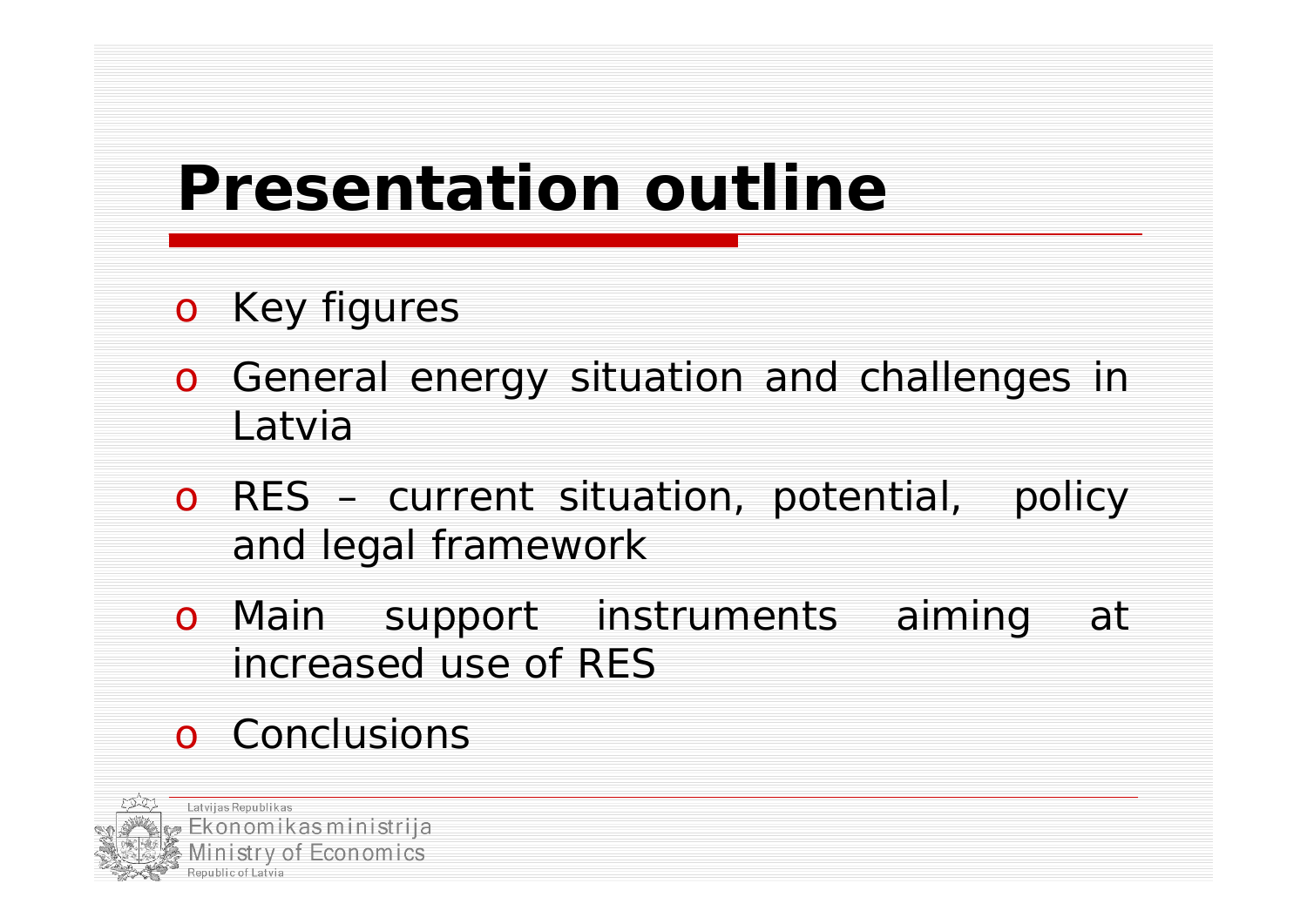#### **Structure of Primary Energy Resources in Latvia (2007)**

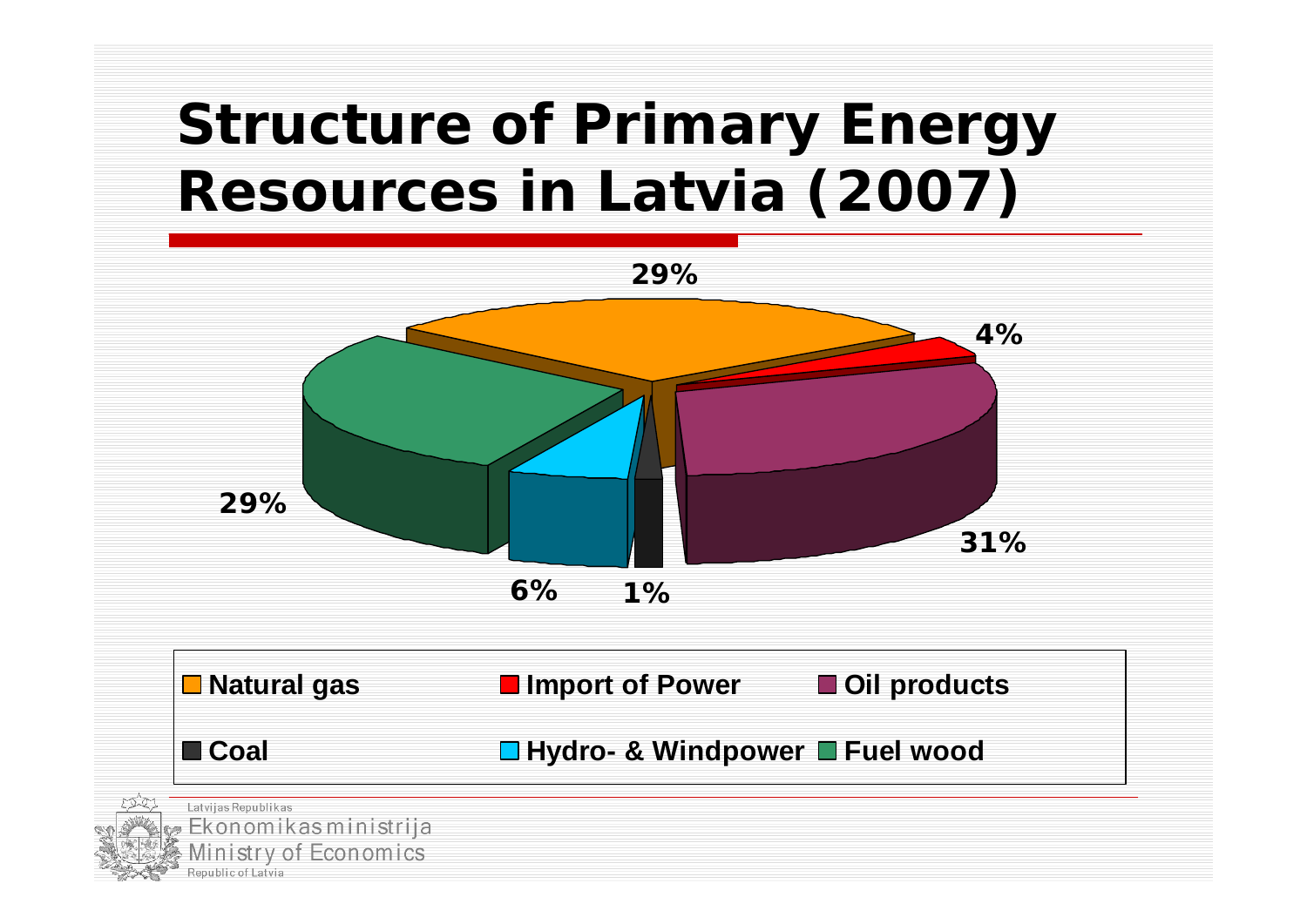# **Main challenges**

- o Insufficient supply of power generation capacities in a medium and long term (after 2010)
- o High dependency on imports of primary energy resources:
	- n self-sufficiency in  $2007 30\%$
- o Comparatively large share of RES in supply of primary energy resources – around 30 % over the last years

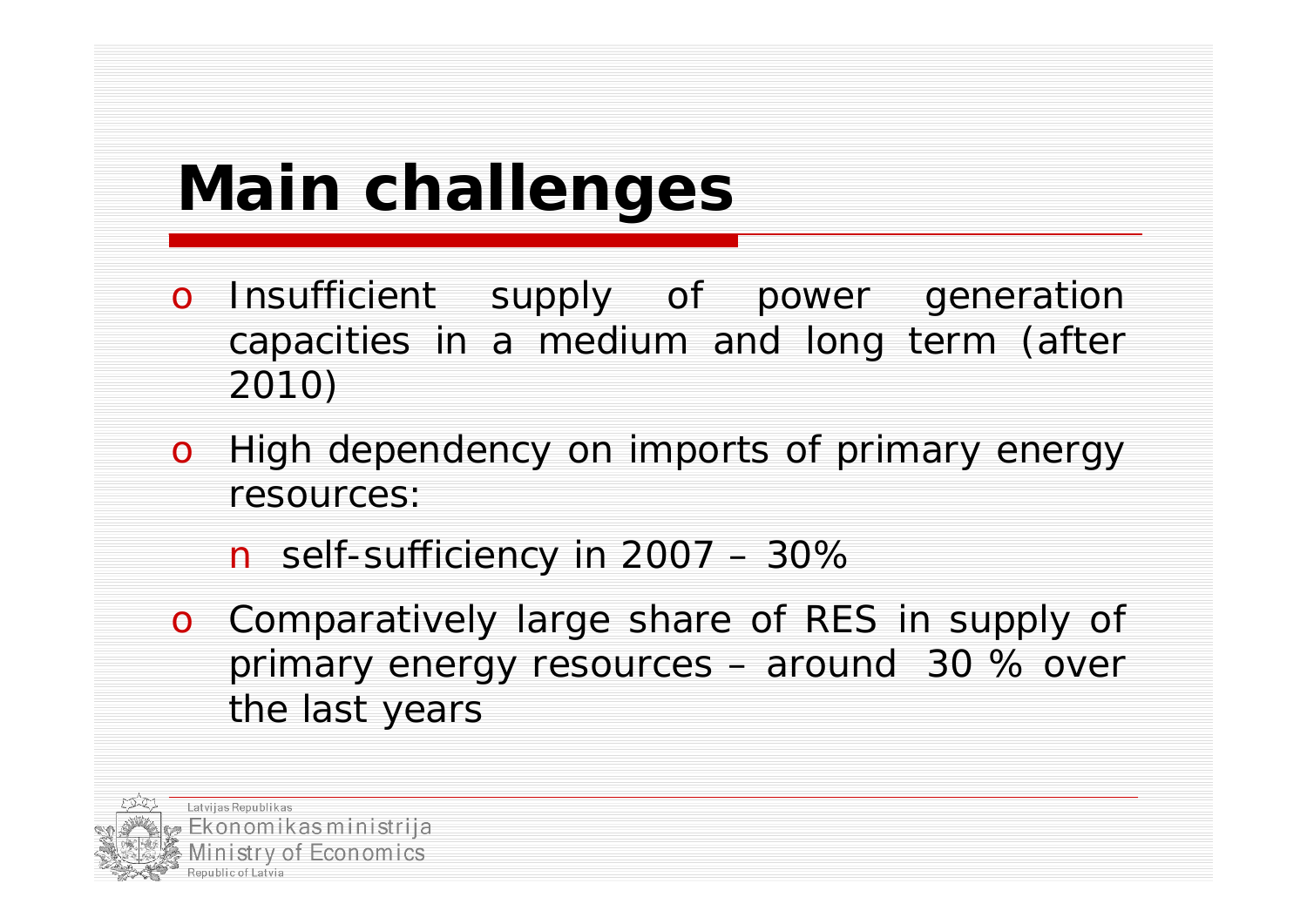### **Share of RES**

- o **Share of RES from 2000 to 2007:**
	- n In total **energy mix 30%-33%** (30% in 2007)
	- n In **electricity consumption 35%- 48%** (36,4% in 2007)
- o **RES–E** in 2007: n Large HPP (3 plants): 34,3 % n Small HPP (149): 0,9 % n Wind: 0,7 %

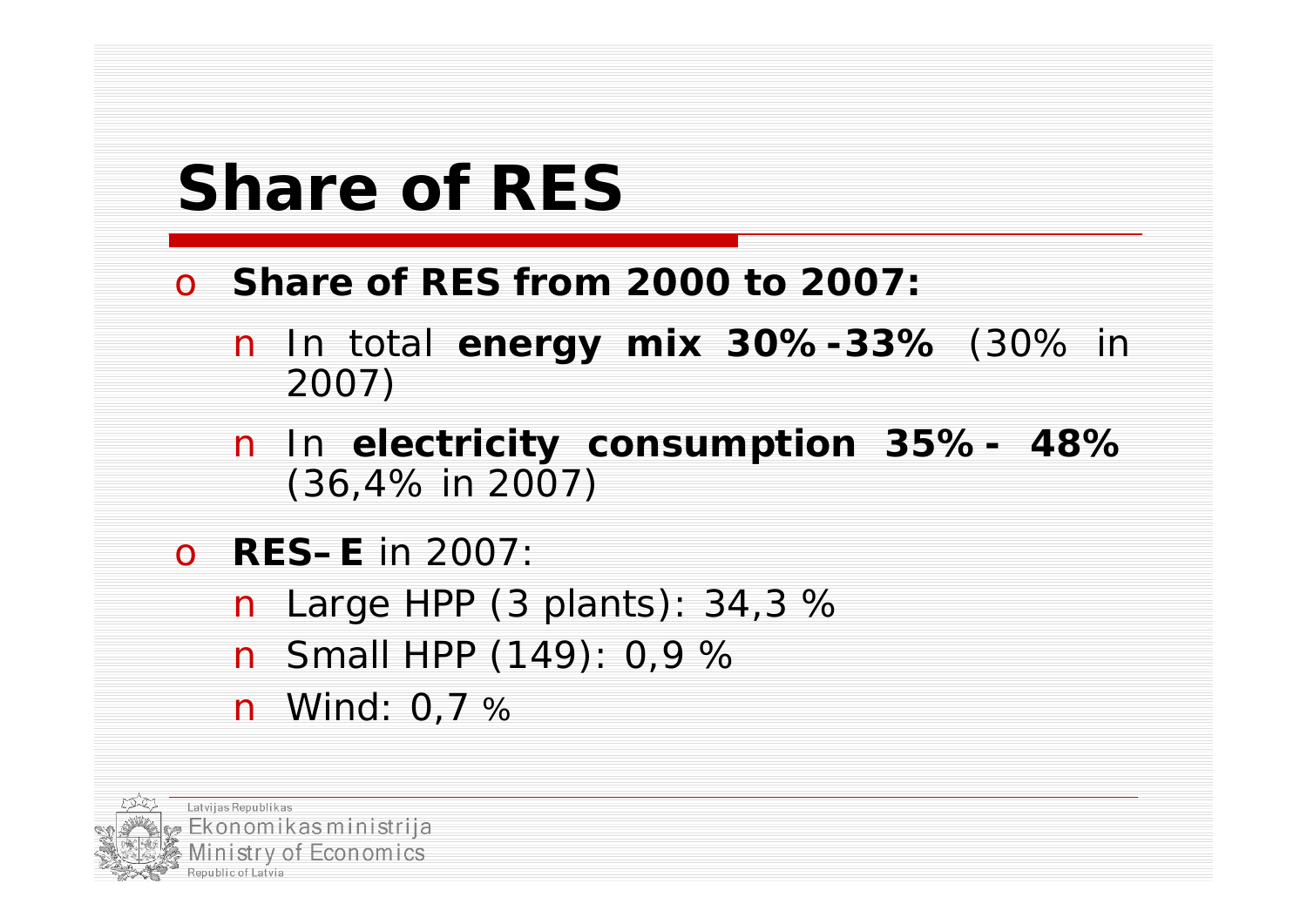# **Estimated Potential**

- o **Hydro**: 5 MW on small rivers
- o **Biofuels**: 20 000 t/yr
- o **Wind**: 135 MW (currently installed 27 MW)
- o **Biomass for electricity**: 72 MW biomass & biogas CHP

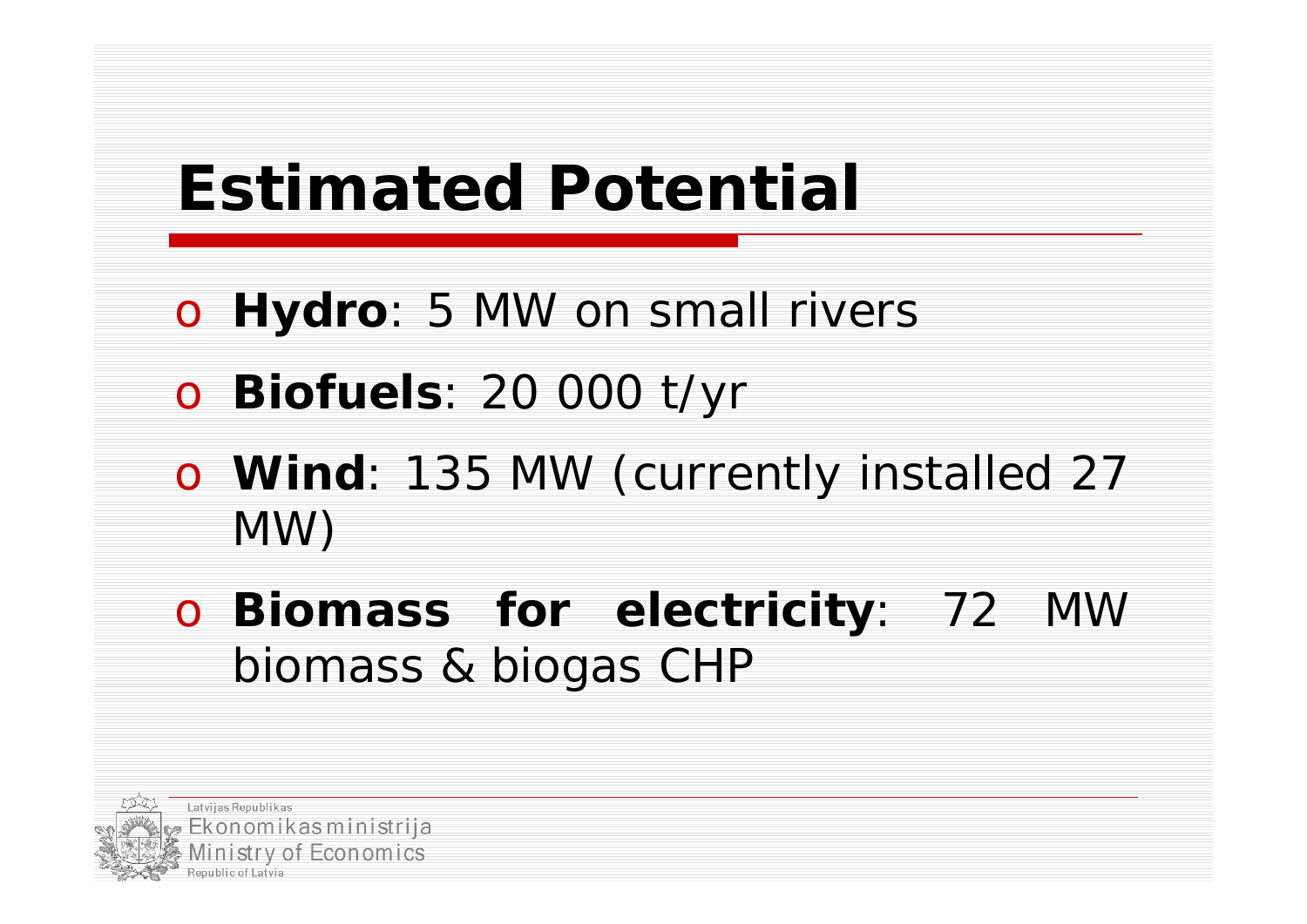#### **Policy and Legal Framework**

- o Guidelines for Energy Sector Development 2007-2016 (Ministry of Economics)
- o Guidelines for Use of Renewable Sources of Energy 2006-2012 (Ministry of Environment)
- o Electricity Market Law
- o Law on Biofuels

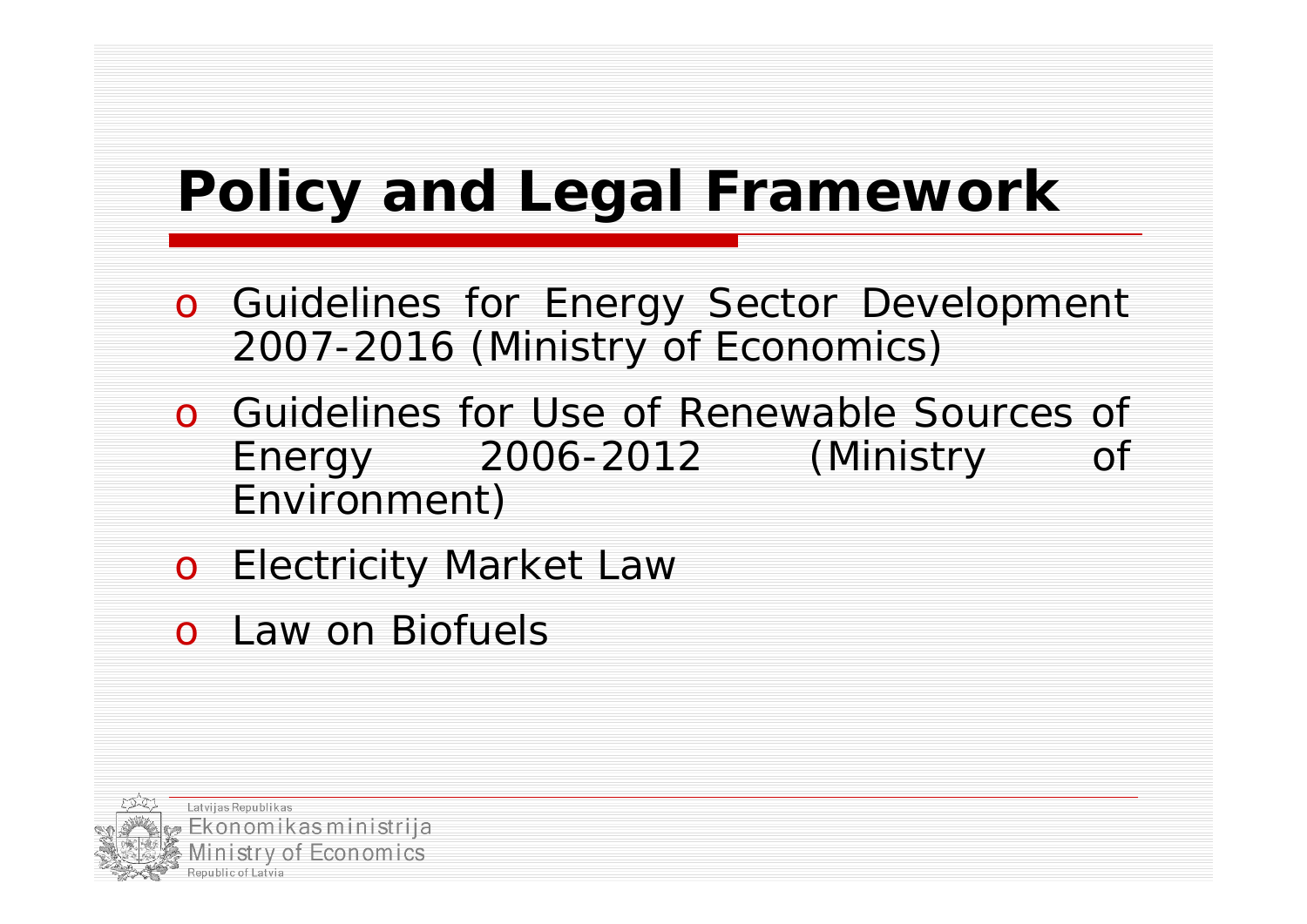**Guidelines for Energy Sector Development 2007 –2016**

- o Main mid-term energy policy planning document
- o Corresponds to new EU energy policy guidelines
- o Principal policy document driving increases in efficient use of RES and energy production in CHP

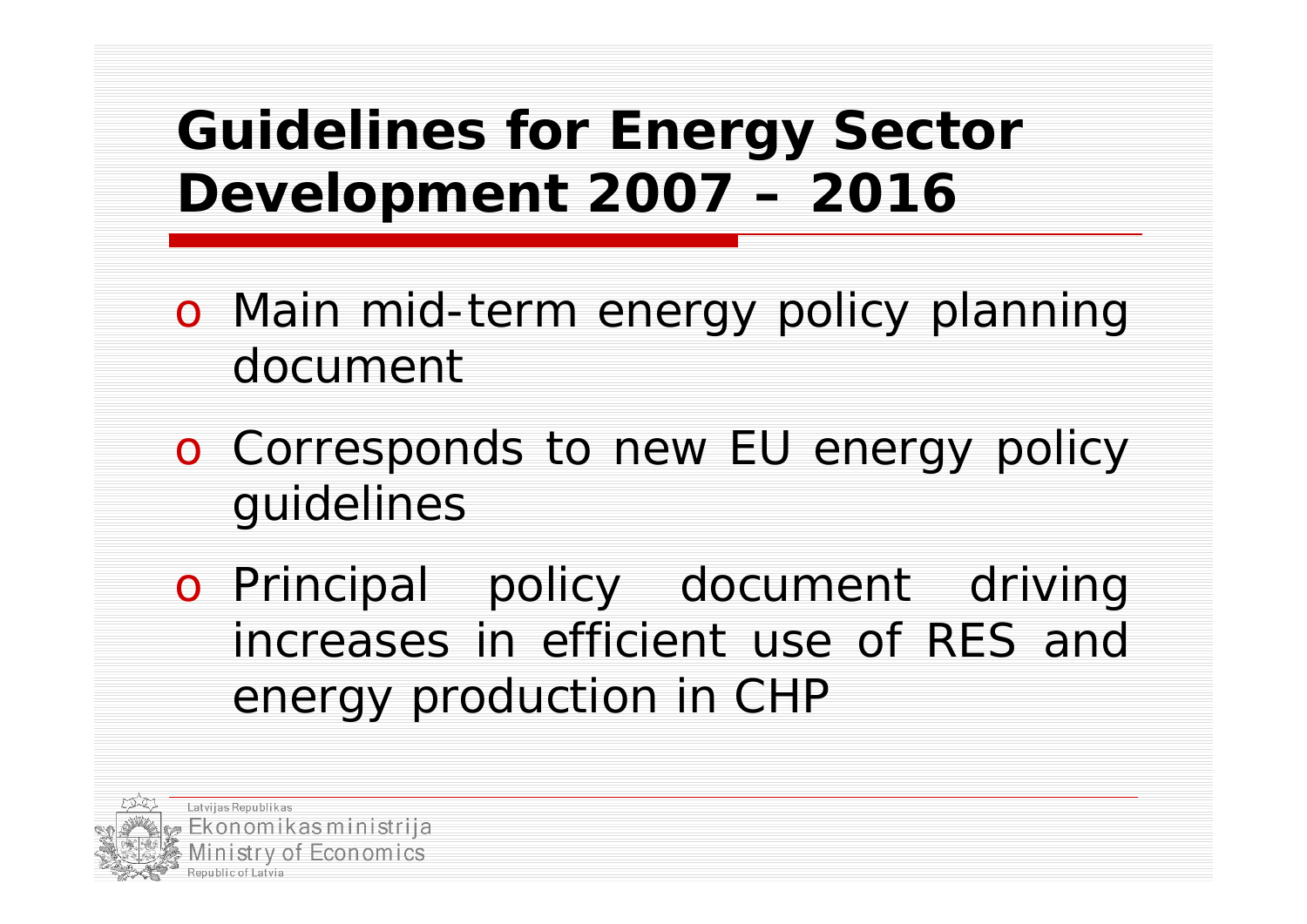#### **Targets to be attained**

o Setting national **targets** for RES:

n **49.3 %** share of **RES-E** by **2010** (in comparison to 36,4 % in 2007)

o Latest EU RES policy developments: n a new **framework Directive** on use of RES n mandatory national target of **40 % for Latvia to be reached in 2020**

Latvijas Republikas Ekonomikas ministrija istry of Economics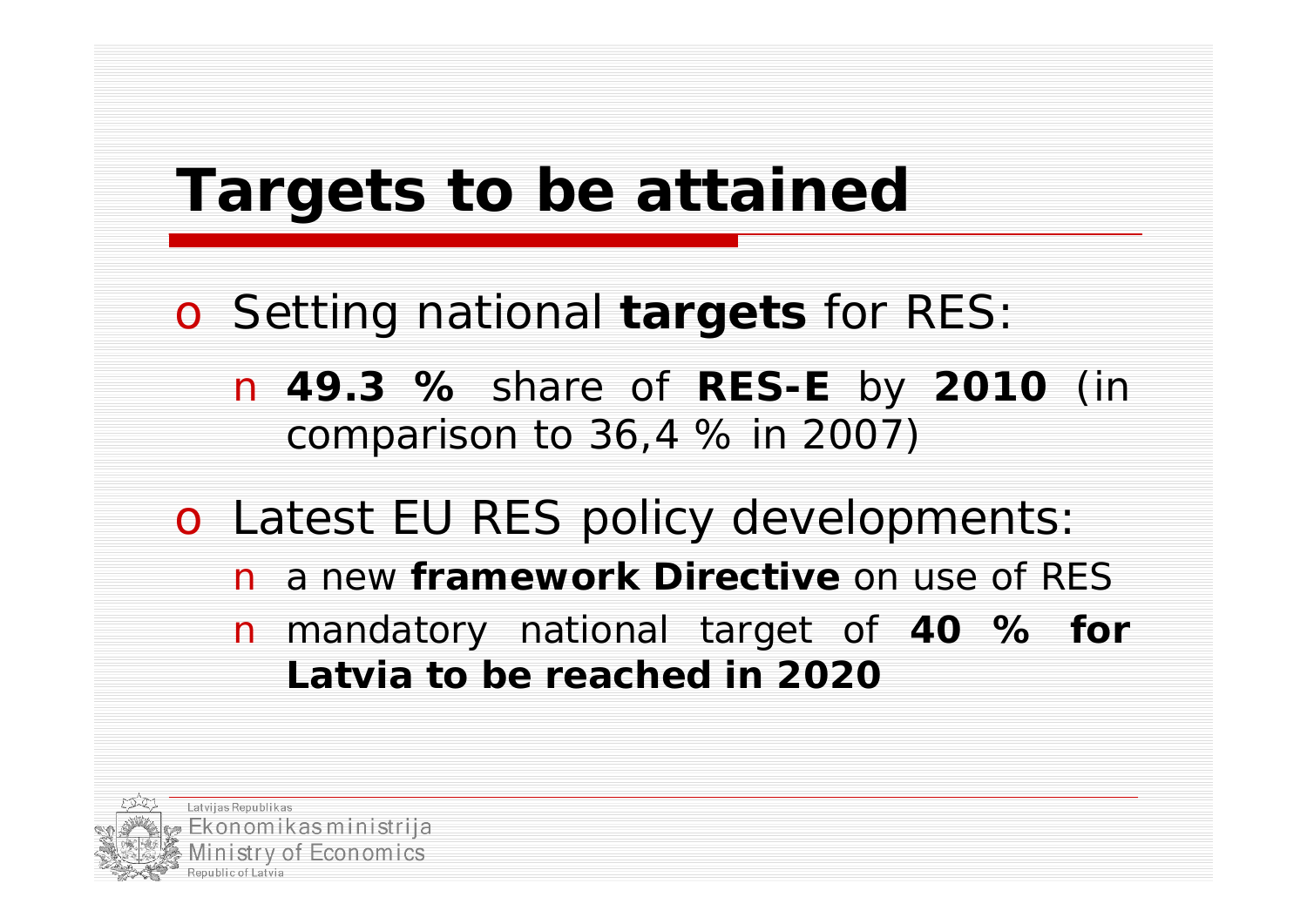# **Support instruments**

- o Main support instruments for promotion of RE development in Latvia:
	- n **mandatory procurement** of electricity generated from RES with fixed purchase price (**feed-in tariff**)
	- n **mandatory procurement** of electricity produced in co-generation regime with fixed purchase price
	- n **EU Structural Funds** for investment in RE-fired CHP plants (available since beginning of 2009)
	- n **Subsidies to producers of biofuels** on basis of an annual quota

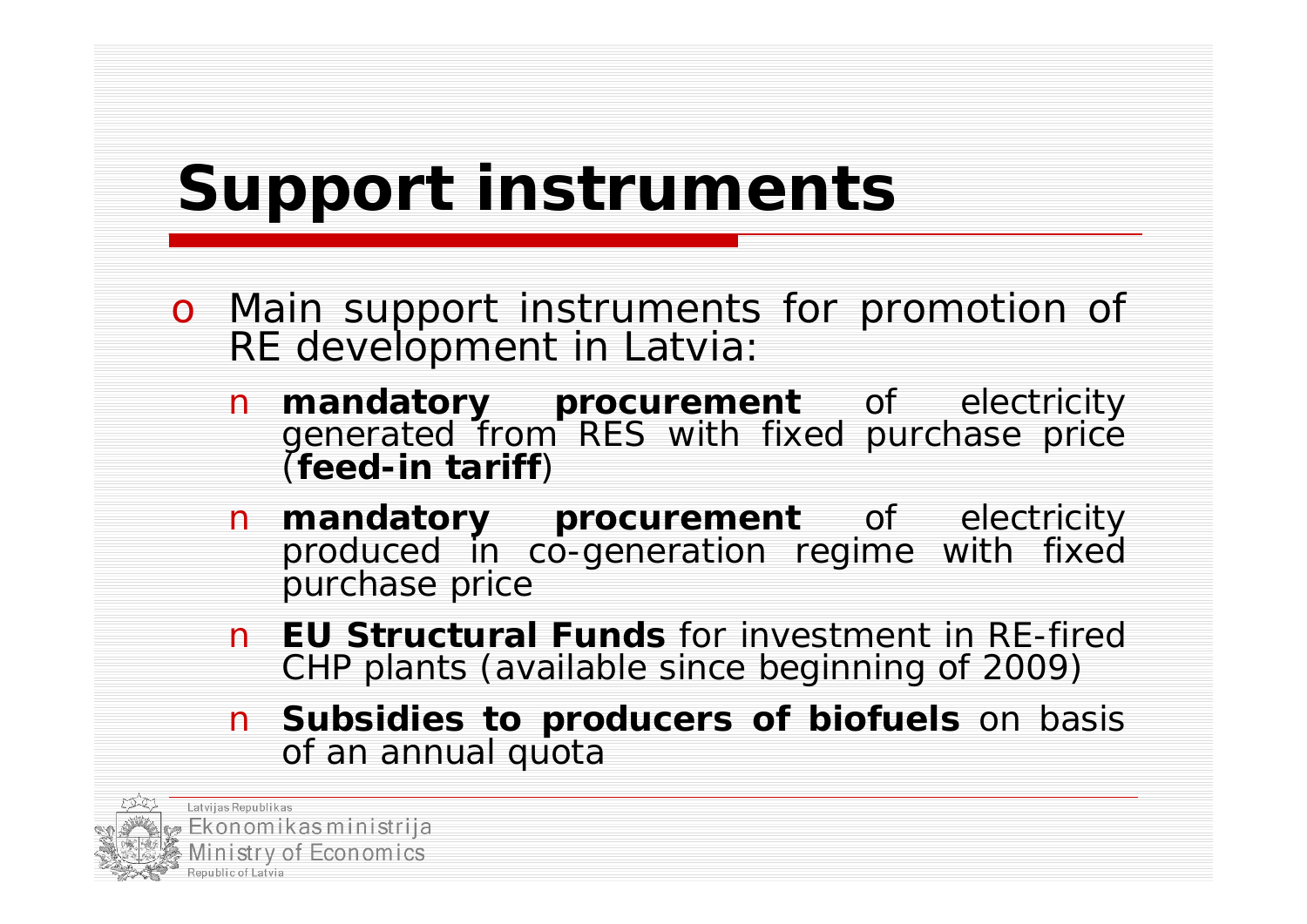# **Support to RES-E**

- o **Feed-in** system:
	- n **Regulation No.198 on Electricity Production** from RES (replacing Regulation No.503 from 2007)
	- n Purchase price differs depending on the source of RE and capacity of installation
	- n Annual quota for every source of RE (wind, hydro, biomass, biogas, solar)
- o **Currently price formulas** contained in the Regulation No.198 **are reviewed**:
	- n The price level is among the highest in Europe
	- n It is expected that price level for wind power as well as for several other RES will be decreased

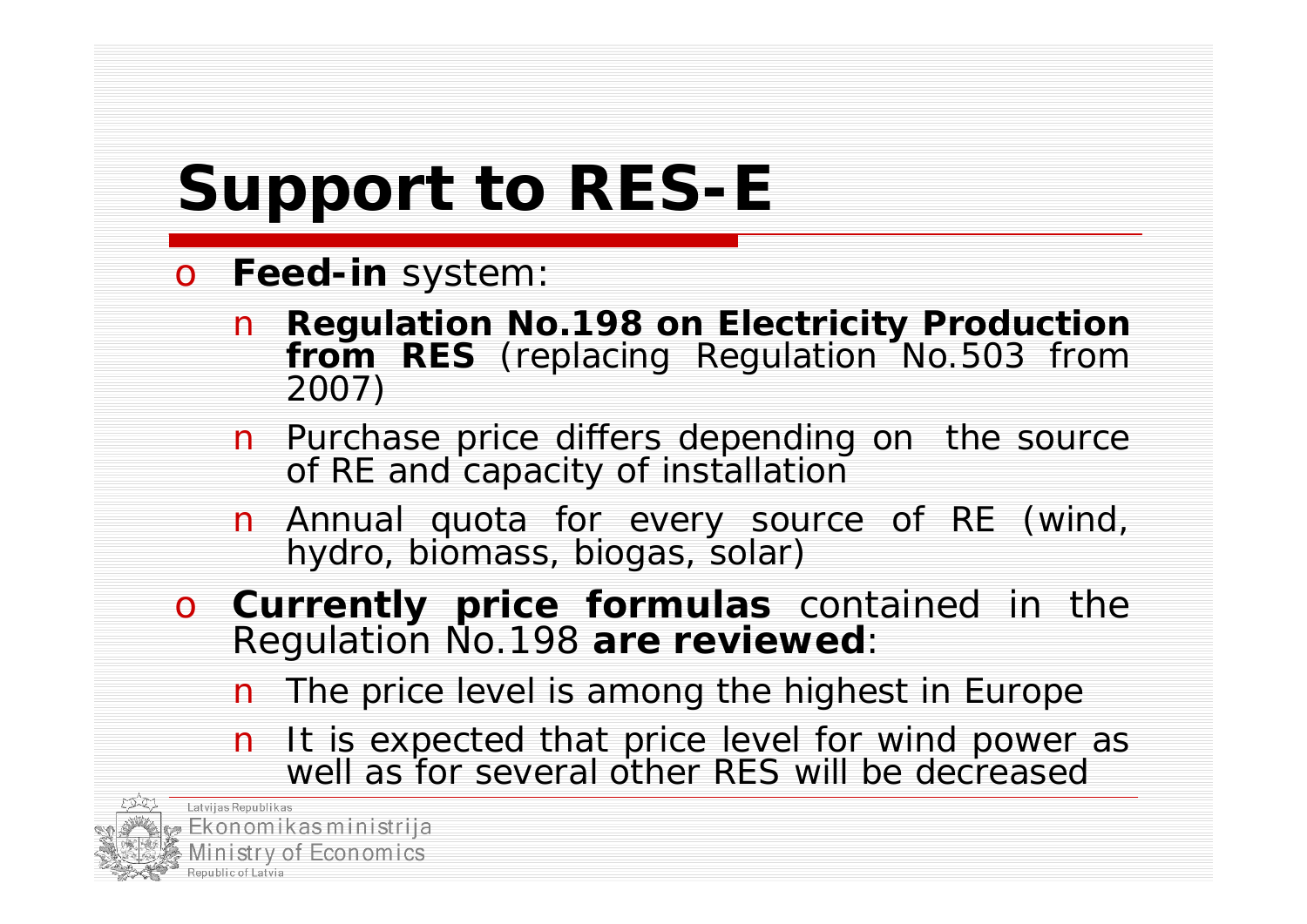### **Conclusions**

- o RES will maintain their significant share in contribution to security of supply in Latvia.
- o Despite the large share of RES (30 %, provided mainly by biomass and hydro power) lack of generation capacities can not be solved solely by increasing the share of RES.
- o As a major challenge we regard the recent renewable energy policy developments on the EU level and the ambitious individual target for Latvia –40 % by 2020.
- o In the future the role of wind power in increasing the share of RES in Latvia could be more significant than it is now.